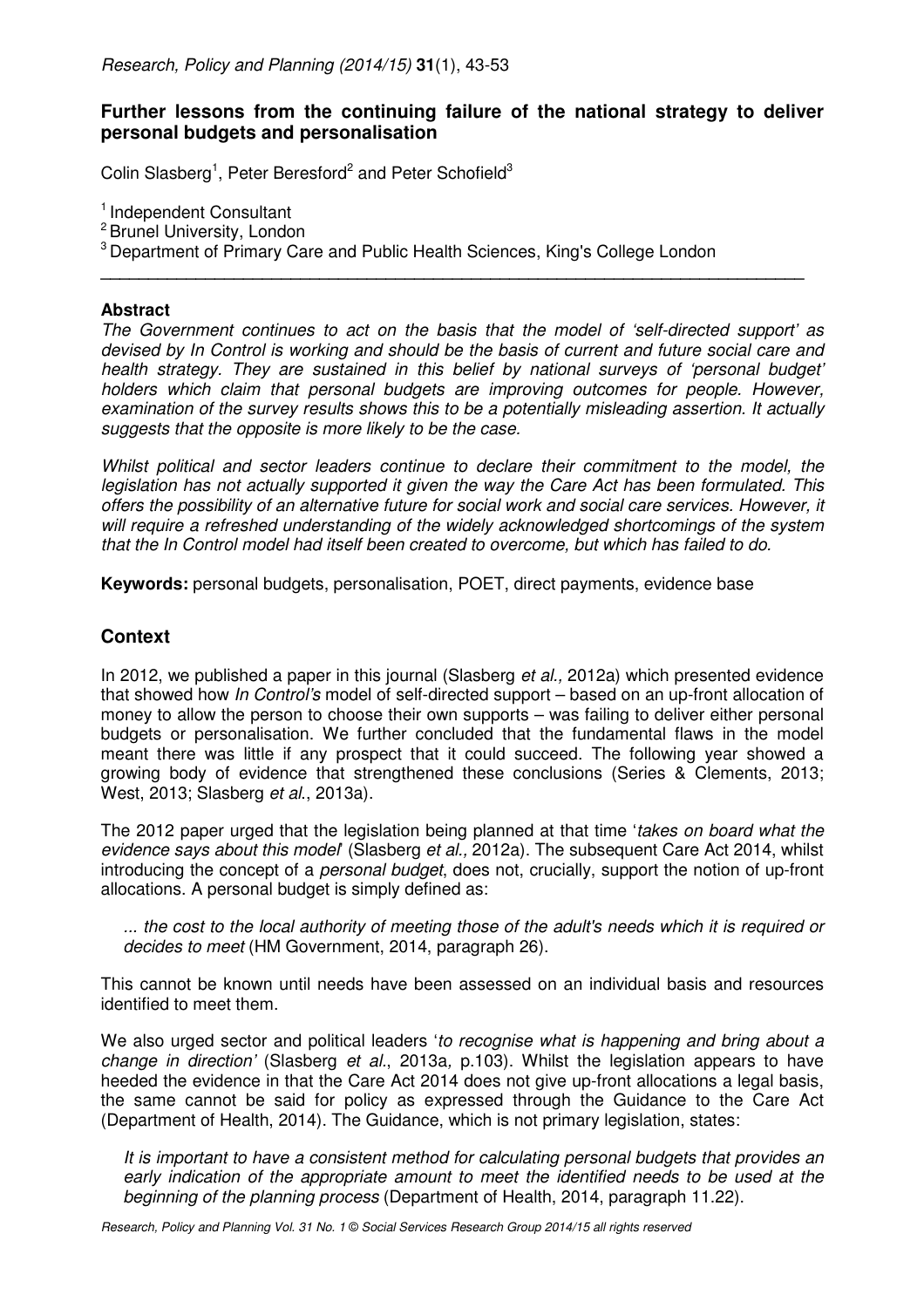# **44** Colin Slasberg et al.

Thus the In Control concept of personal budgets through up-front allocations continues to be the strategy the Government believes will deliver personalisation. We shall explore how this gap between policy and legislation creates a window of opportunity to create an alternative future.

Policy makers are being sustained in their support for the policy by analysis from In Control in collaboration with Lancaster University and published by Think Local Act Personal (TLAP) the body funded by Government to progress the strategy. Its third national survey of personal budget holders (Waters & Hatton, 2014), known as POET, involved 'record numbers' of respondents said to have very high levels of satisfaction.

This paper sets out why a careful examination of the POET data shows this conclusion to be misleading. It also suggests an alternative direction for social care.

# **The third national personal budget survey**

Norman Lamb, Minister for Care Service and Support, introduces the survey by noting 4,000 people participated – the 'largest ever' – and that 'they experience positive effects of using personal budgets and improvements to feelings of dignity, independence and quality of life' (Waters & Hatton, 2014, p.4). This has provided the headline message, reflected by the Guardian's reporting that amongst these 4,000 people, '82% considered that having a personal budget had enhanced their dignity, 81% their quality of life and 79% their independence' (Guardian, 2014).

However, examination of the data behind these headlines challenges their reliability.

### **Size and nature of the sample**

4,000 respondents represents about 0.4% of the 1,048,660 people who used community support services in 2013/14 (NASCIS). The POET authors acknowledge that the survey 'does not represent a nationally representative sample' (Waters & Hatton, 2014, p.10). Only volunteer councils participated, 26 from 152. The report does not say how the councils set about choosing the people to participate.

### **The positive impacts ascribed to personal budgets**

Respondents reported high levels of positive outcome which they ascribed to what they called their 'personal budget'. For example, 81.4% said their quality of life was better and 78.9% more independent (Waters & Hatton, 2014, p.6). However, there is a question about what respondents actually understood by the term 'personal budget'. The headline message conveys the impression that it is the reformed process of assessment and support planning, marking a clear distinction with the previous system whereby a professional decided what needs would be met and how. However, this would require respondents to separate out the *process* of securing their services from the actual service received. The outcome measures used, such as the two above, clearly relate to the impact of the *services received* and not the *process* by which they were arrived at. This makes it likely that respondents are bundling up the *process* with *actual* services received. Their 'personal budget' is synonymous with their support services. This is not a measure; therefore, that compares the personal budget process with any other process. Indeed, only 43% of respondents (p.22) had any service before their personal budget by which to compare any other process.

What is actually measured is the impact of having a service with having no service at all. Even with all the concerns about the state of social care, most people are likely to report it is better to have something than nothing at all.

The POET authors do not acknowledge this issue.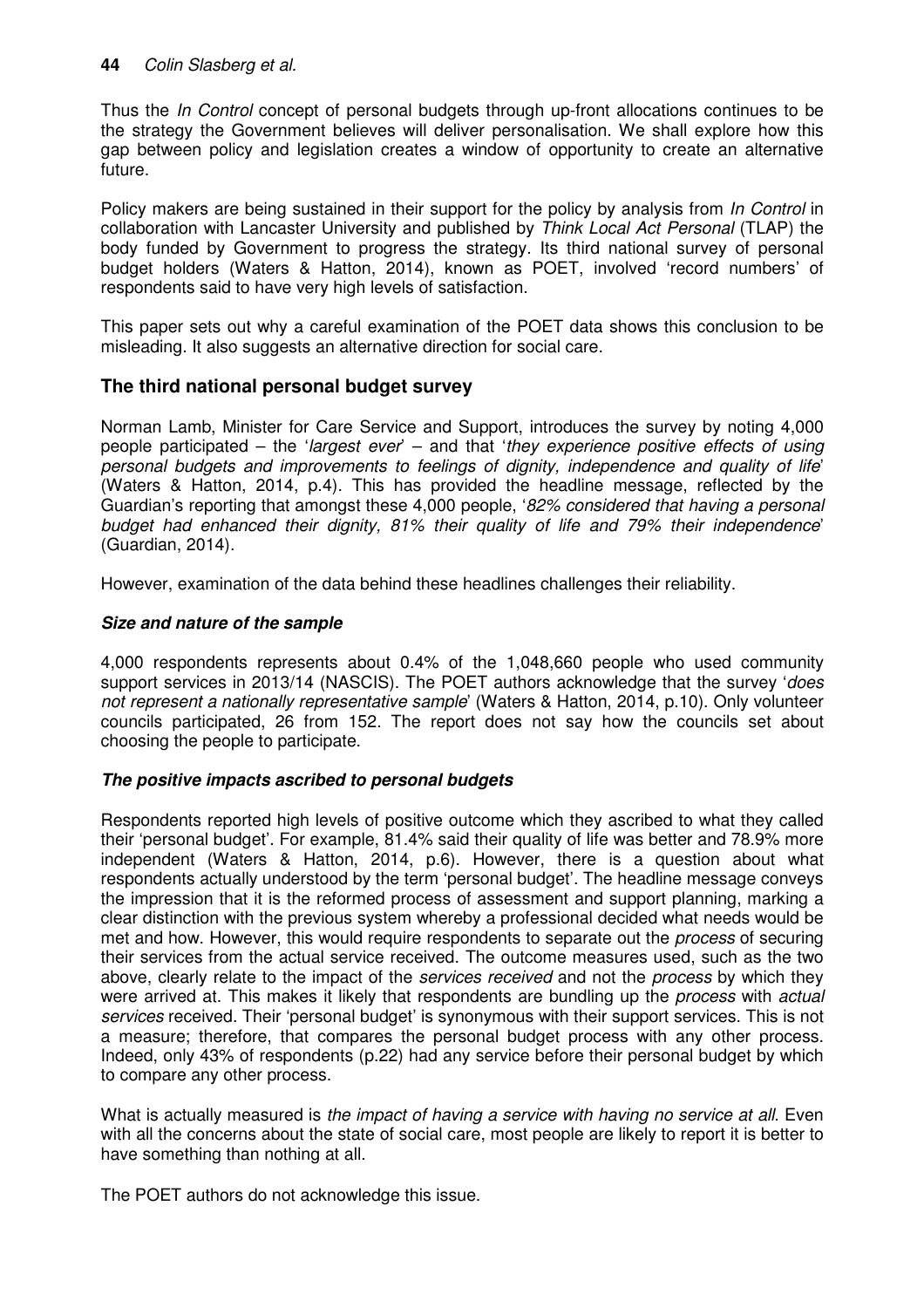### **The conditions under which the most positive outcomes occur**

The headline messages of the POET survey conceal some important findings that pose a further challenge to the validity of these headlines.

POET shows the relationship between outcomes and a range of factors. It groups the factors into four categories (p.36):

- 1. Personal characteristics, such as ethnicity, gender and impairment.
- 2. Administrative issues, such as whether the person had a direct payment, and how long the 'personal budget' had been held.
- 3. Perceptions of the process, including whether their views were included.
- 4. The services purchased.

Each factor is then mapped to each of the 15 outcomes, which included outcomes such as quality of life, independence, control and self-esteem. They used what are called odds ratios to measure the degree of influence. An odds ratio (OR) is a measure of association between an outcome and an exposure, i.e. some factor we are interested in. The OR represents the odds that an outcome will occur given a particular exposure, compared to the odds of the outcome occurring in the absence of that exposure. So, for example, where the outcome is 'services having a positive impact' and the exposure is 'whether service users are helped to plan or not' then an odds ratio of 1 would mean that the odds of a positive impact were no more or less if people had been helped to plan. An odds ratio less than 1 would mean that the odds of a positive impact were less if people had been helped to plan. An odds ratio more than 1 would mean that the odds of a positive impact were greater if people had been helped to plan.

A word of caution is needed as the POET survey claims the use of odds ratios 'make interpretation easier' (p.37). Odds ratios are notoriously easy to misinterpret and there is a large body of literature warning against their use in situations where the reader could be misled (see, for example, Davies et al., 1998; Knol et al., 2012). The problem occurs when we try to interpret an odds ratio as we would normally understand a ratio of probabilities (as opposed to odds). For example, say we were interested in factor x predicting user satisfaction. If average satisfaction for those without x was, say, 65% then an odds ratio of 2 associated with x would mean x actually increases satisfaction by a factor of just 1.2 or 20%. This can be checked at the following link: http://clincalc.com/Stats/ConvertOR.aspx

The POET survey authors make the mistake of presenting an odds ratio of two as if it meant 'twice as likely'. We are left with a series of tables that potentially overestimate the effects they are examining.

Despite this 'health warning' the authors do report findings which suggest some important conclusions. The survey found there were no statistically significant patterns in relation to personal characteristics or the way the budget was administered. This includes the important finding that having a direct payment was not consistently positively associated with better outcomes. However, there were statistically significant relationships in respect of services purchased and perceptions of the personal budget process.

### **Services purchased**

POET divides purchased services into four groups:

- Care and support services
- Personal assistants
- Community and leisure activities
- Equipment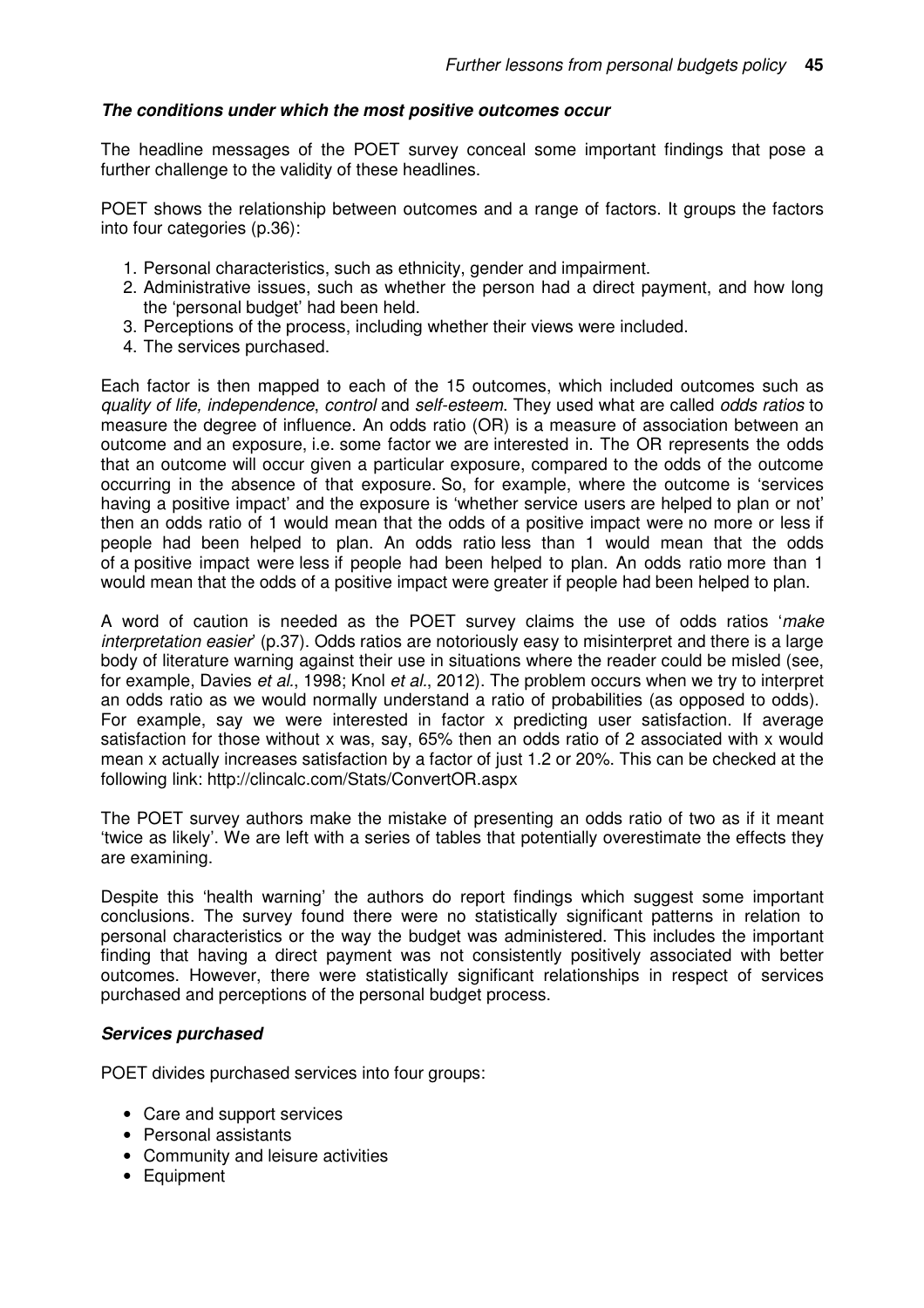Equipment was not a significant factor. By far the most positive relationship was when a personal assistant was used. This was positively associated with all fifteen outcomes, to a level POET describes as 'significant' in thirteen of them. (The report states 'where we refer to a difference between groups or a significant association between factors, this is underpinned by a non-parametric statistical test with  $p<0.05$ , p.9). The average odds ratio was 1.8.

In direct contrast, 'care and support' services were negatively associated with all fifteen outcomes, and to a level described by POET as significant in 6 of those. The average odds ratio was 0.8.

Spending on community and leisure activities was also positively associated with outcomes. The average odds ratio was 1.21.

These findings are inconsistent with the findings of POET that direct payments were not consistently associated with better outcomes. Employing a personal assistant can only ever happen through a direct payment. Meeting community and leisure activities is likely to require the person to have a level of resource beyond that required to meet the higher priority needs for survival and safety. We have pointed out previously (Slasberg *et al.*, 2012b, p.1031) that there is a prima facie case that people with a direct payment have traditionally enjoyed significantly greater resource than others. In 2009/10, people on direct payments accounted for 7.7% of service users but spent nearly 13.7% of the budget. Woolham and Benton (2012) in a study within a large council found that the average value of direct payment was 44% greater than the value of other support packages. Differences in dependency levels are unlikely to account for such large differences given that direct payments can be used for small and large packages.

How can this apparent contradiction be explained? The following section seeks to shed light on this key issue.

## **The changing nature of direct payments**

It has been a part of the personalisation strategy to maximise the numbers of people with a direct payment. Government called for direct payments to be the default option for a personal budget as research had shown direct payments resulted in the best outcomes. The results have been palpable. In 2008/9, the percentage of service users with a direct payment was 5.6% and in 2013/14 14.8% (NASCIS, 2014). It was initially assumed that all new recipients were behaving in the way the research had shown worked best, which was through the employment of personal assistants to replace regulated care services. Thus Community Care (2011) reported a 'boom' in the number of personal assistants between 2009 and 2010 of 35% to 92,000.

The Community Care report was based on work by Skills for Care. They made the assumption that all new direct payment recipients were employing personal assistants. Their 2013 workforce survey (Skills for Care, 2013) noted '*In previous versions of this report, due to a lack* of information, all direct payments recipients were treated as employers'. In 2012 their workforce report stated that personal assistants, numbering 420,000 made up the single largest section of the domiciliary workforce of 831,000 (Buchanan *et al.*, 2012, p.12). However, they acknowledged this assumption may have led to an over-estimation. This caused Skills for Care to test the assumption by use of surveys. This showed that it was indeed a major overestimation. For the 2013 report, they estimated that only 52% of direct payment recipients employed a personal assistant. By 2014 this had fallen to a mere 33% of direct payment recipients employ a personal assistant (Fenton, 2014, p.20).

This may well reflect the impact of the 2010 policy directive that all service users should have a personal budget, and 'preferably as a direct payment' (Department of Health, 2010, p.8). Councils have perhaps found it easy to increase numbers of people with a direct payment by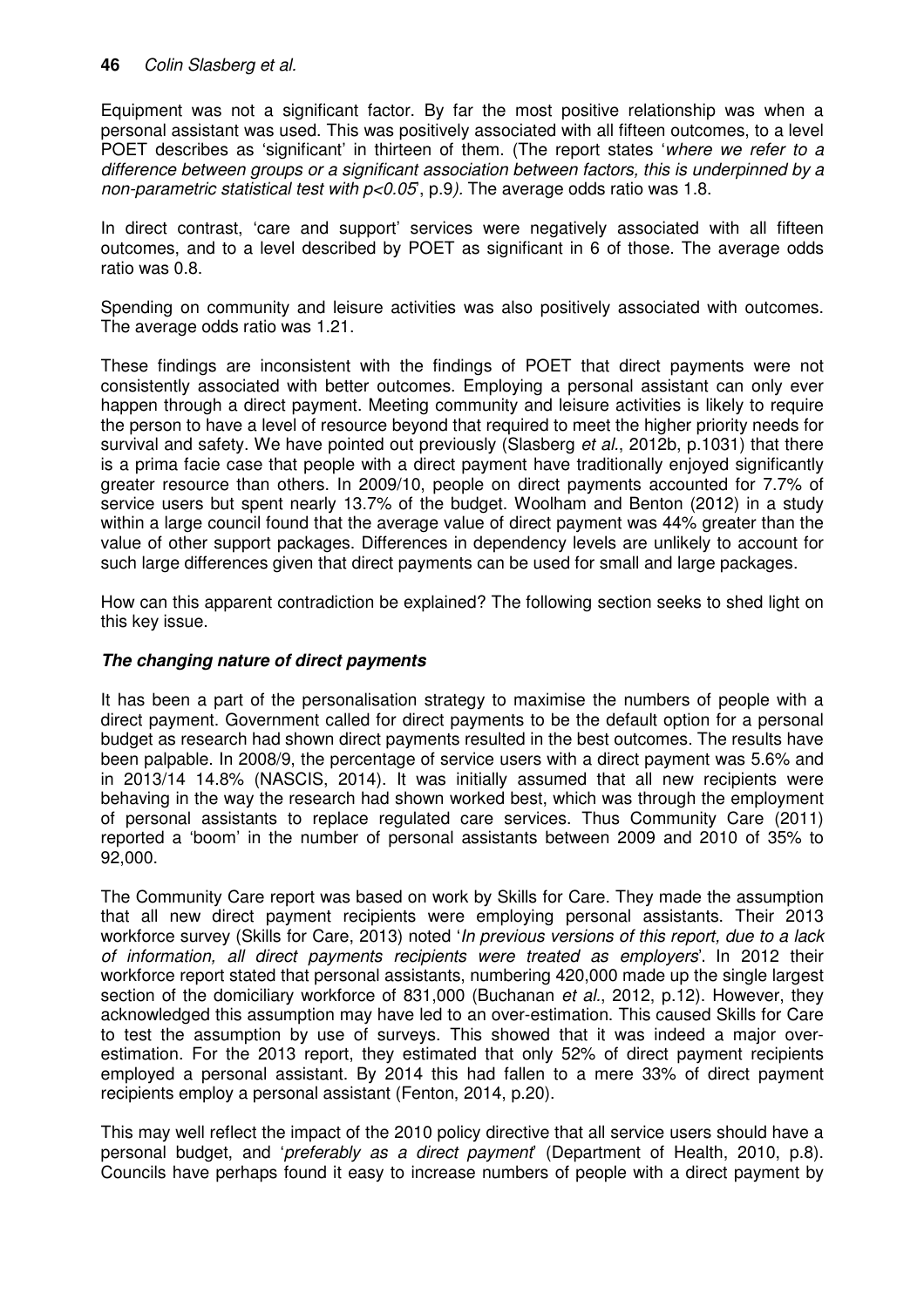simply encouraging people with regulated services who either themselves, or through a third party, are able to use a bank account to pay the provider's invoices.

This suggests there are perhaps now two cohorts of direct payment recipients: an original cohort who use it to create and manage their own support system, and a second, more recent cohort who simply act as purchaser of regulated services.

There is no evidence to believe that using direct payments simply to purchase regulated services improves outcomes. On the contrary, we have noted previously (Slasberg et al., 2012a) evidence from the Office of Fair Trading that people who fund their own care ('selffunders') not only receive the same level of service from regulated services as people publicly funded, but pay more for it.

Helga Pile (2013) reports on UNISON members' experience of the policy of increasing the numbers of people with a direct payment in the following ways:

Practitioners responding to a UNISON survey felt that they were implementing a 'one-sizefits-all' approach to personalisation, driven by sign-up targets. This has been exacerbated by the 2010 announcement by government ministers in England that 'direct payments should be the preferred option' for receiving a personal budget. Respondents do not feel that this is real personalisation because the focus is on process not outcomes (Pile, 2013, p.56).

POET's finding that regulated services are not associated with better outcomes, regardless of whether they are council purchased or through a direct payment, is perhaps the first empirical evidence that direct payments are not, per se., a guarantee of better outcomes. Better outcomes continue to be associated with the type and nature of support purchased, with a focus on the use of personal assistants and being able to meet social and leisure needs.

The implications of this finding for national policy, with its emphasis on direct payments as the preferred approach to 'personal budgets', is highly significant. In 2013/14 just short of 15% of all who used community services had a direct payment. However, if only 33% of those purchased a personal assistant, that means that 95% of people used regulated care and support. If it is the case that the use of regulated services is not associated positively with better outcomes, regardless of whether delivered through a direct payment or 'council managed' budget, this points to the personal budget strategy having no benefit for a 95% majority.

### **Importance of the person's views**

POET showed a very strong association between the extent to which the person felt their views were influential and how easy they perceived the personal budget process to be. This led the authors to believe council practice was the deciding factor and recommend:

Given the very strong association between these process conditions and outcomes, councils can prioritise good practice in these areas to achieve good results (p.16).

However, this is an assumption that can be challenged. An alternative explanation lies in the characteristics of the person, and that people with the requisite experience and social skills are able to be more influential in the process. There is evidence that people who use a direct payment to manage their own support systems have high levels of assertiveness and social skills. For example, a study of direct payments in Essex published by the Office of Public Management noted:

For the majority of the people interviewed (both service users and relatives) the most important skills needed to make cash payments work were confidence, assertiveness, and an ability to articulate needs (Holloway et al., 2011, p.42).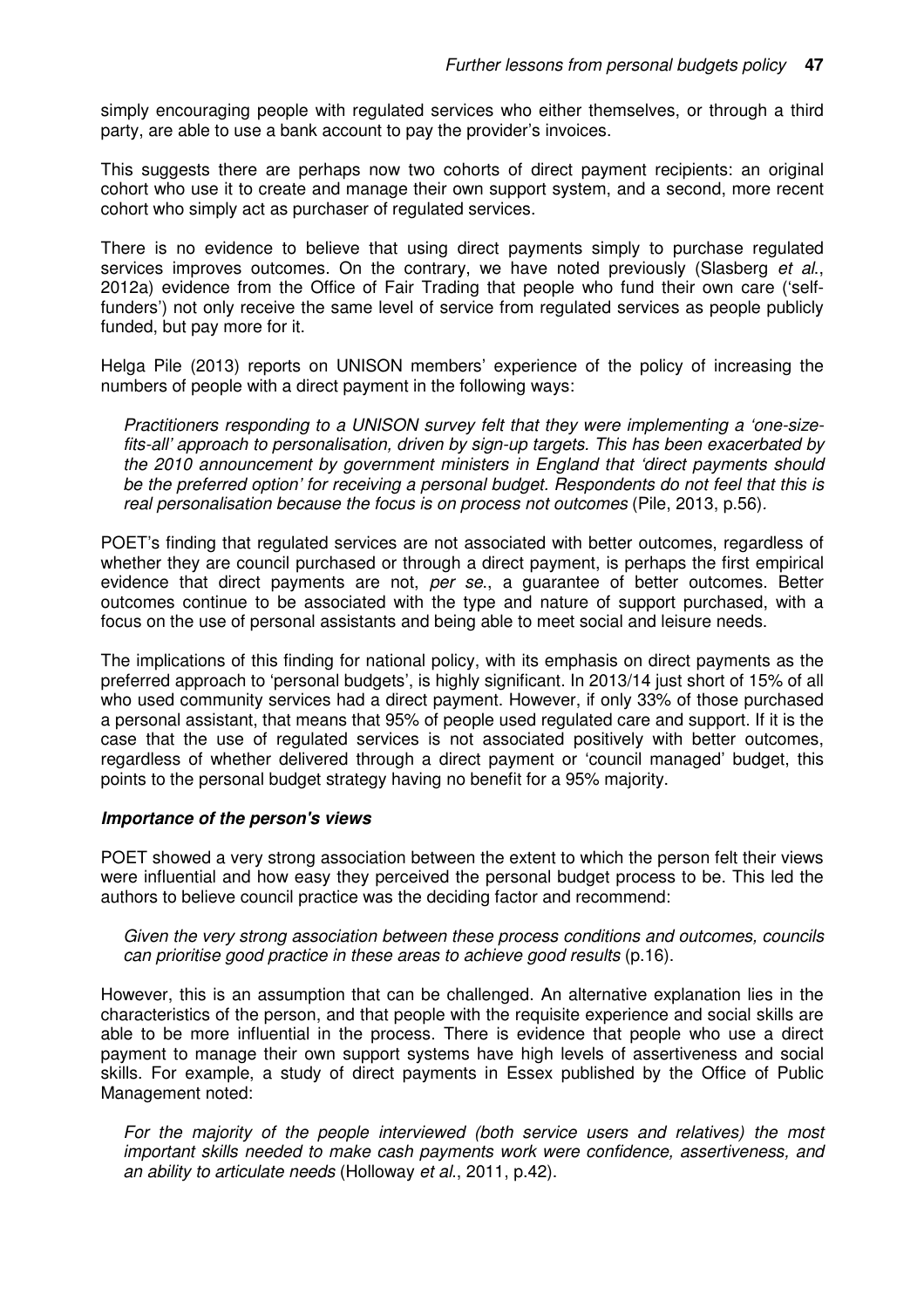### **48** Colin Slasberg et al.

In addition, an earlier study also found:

Most older people used their direct payments to employ personal assistants. Those with transferable skills from past career and life experiences often successfully adapted them to help manage them (Clark et al., 2004, p.7).

People with these levels of skill and assertiveness are more likely to ensure their views are influential, and thus more likely to report the process as easy, no matter which council they find themselves working with. They are perhaps also more likely to look favourably on a process that results in them getting the level of resource they require.

The importance of the POET assumption is that it supports the message that some councils are delivering the strategy well and, therefore, if all councils did likewise the strategy would be even more of a success. Indeed, the view that some councils are delivering the strategy well is presented as vindication in itself that the strategy is the right one to pursue.

This is a theme in the second POET survey (Hatton & Waters, 2013) which identified large variations in better outcomes between councils. We pointed out the following:

Whilst the report identifies a 30% variation in the best and worst performing councils it is also the case that there is a similar spread between councils in terms of the proportion of their samples with a direct payment (Slasberg et al., 2013a, p.101).

The POET authors failed to notice a potential link between the spread of differences between councils in terms of better outcomes, and a similar spread of differences in the percentage of service users with a direct payment. At the time of the second survey, given the rapid expansion of those with a direct payment being in the second cohort as identified previously, the percentage of people with a direct payment who used it to create and manage their own support system, as opposed to simply purchasing regulated services, would have been much higher than at the time of the third survey. Therefore, there was a greater likelihood at the time of the second survey that a council with a higher number of direct payment recipients in their sample would find more of their sample reporting a better outcome.

The failure to acknowledge this link allowed the POET authors to claim that some councils were delivering the personal budget process well and others were not. In reality all they were seeing were that some councils had more people with a direct payment and using it to purchase and manage their own support system in their sample than others.

# **Other sources of evidence for government commitment to the strategy**

Not only is the Minister for Care pleased to be closely associated with the POET surveys, the recently published guidance to the Care Act (Department of Health, 2014) also makes the following claim (p.151):

Independent research shows that where implemented well, personal budgets can improve outcomes and deliver better value for money.

Once again, closer examination of the sources they cite challenge this assertion:

• The national evaluation of the individual budget pilots (Glendinning et al., 2008). The evaluation was far from unequivocal in its findings. It found that some people amongst the group of service users with a personal budget had better outcomes than those in the control group who did not. However, it also found that many did not. This was noted most commonly amongst older people. We have pointed out previously (Slasberg et al., 2012a) that while the sample was meant to be representative of the population of service users, that appears unlikely to have been the case. 26% of the sample were existing users of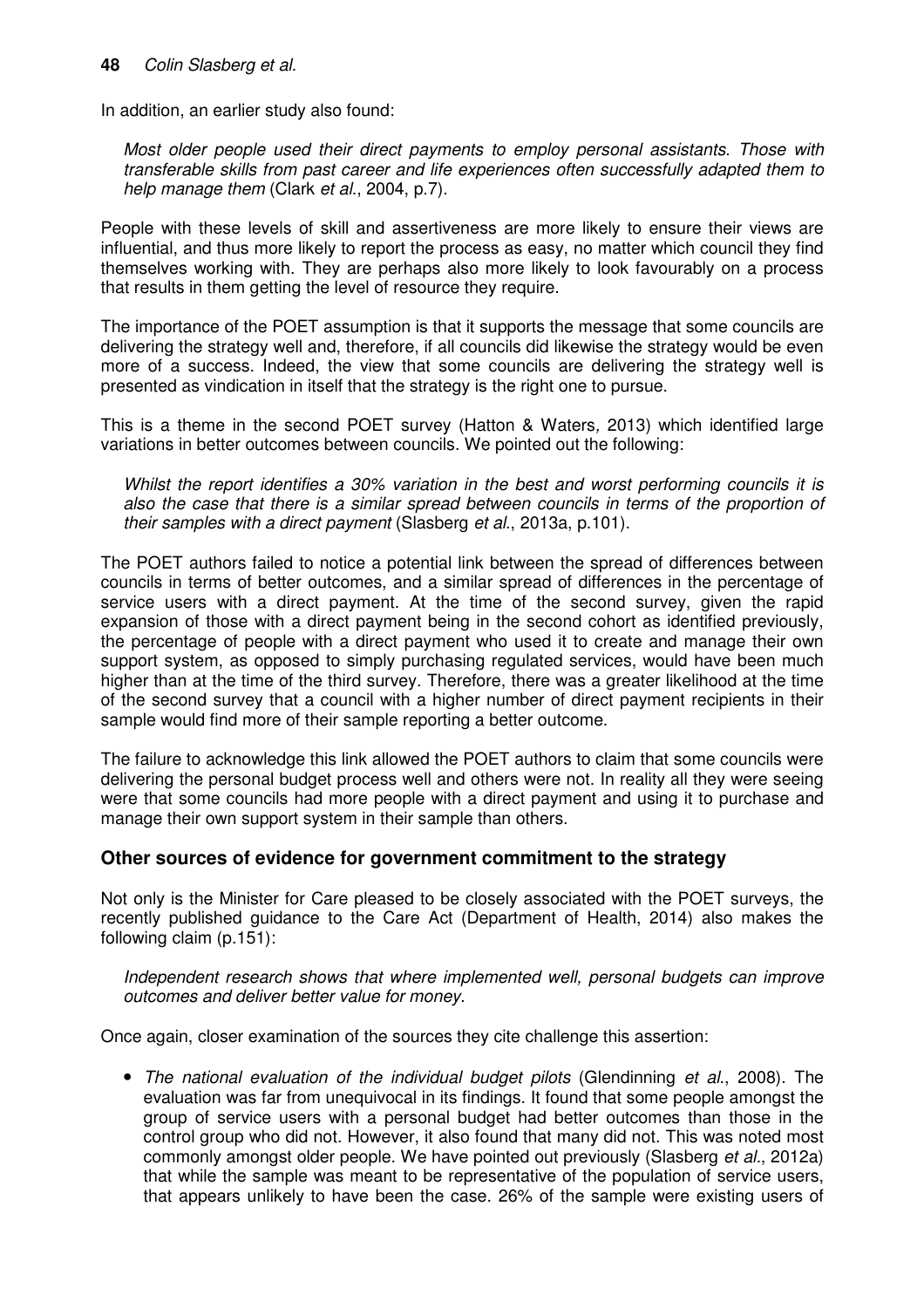direct payments whilst at that time, only about 4% had a direct payment nationally. In terms of value for money, the study also found an 11% increase in infrastructure costs, thus contradicting the claim that the process would increase value for money.

- Improving Value for Money in Adult Social Care (Audit Commission, 2011). The quidance (Department of Health, 2014, p.151) states that 'this study pointed out that 36 per cent of councils cited personalisation as a driver of better value for money in 2009/10. This rises to 45 per cent for 2010/11. Better value came mostly from improved outcomes, not savings'. However, this reflects direct statements made by the councils. No evidence was presented in this report to substantiate their claims. Whilst the Audit Commission may have been independent, it could not be said that their information sources, as deliverers of the government strategy, were.
- The Financial Management of Personal Budgets (Audit Commission, 2010). This study was based on interviews with selected senior managers and project officers at eight sites selected in collaboration with *In Control*. Both the councils and the officers are therefore likely to have been sympathetic to the strategy. As above, relying on the views of staff engaged in delivery of the strategy could not be said to be an independent source.
- Users of Social Care Personal Budgets (Ipsos MORI, 2011). This study interviewed 48 'personal budget' holders. They found that 'On balance, it appeared that only direct payments offered a genuine choice to budget holders', and that 'direct payments were chosen by people who wanted to have more choice and control over the care they received, and wanted to benefit from the added flexibility a direct payment offered'. This appears to describe people in the first cohort of direct payment recipients as described above. Their finding reaffirms the messages from research that people in this group achieve better outcomes, as they have since their introduction in 1996, whilst 'personal budgets' per se. – based on the provision of an up-front allocation of money – had no impact.

Thus the 'independent research' the guidance cites is either not truly independent, or when it can claim to be independent, does not support the claim that personal budgets deliver better outcomes and better value for money.

# **Conclusion**

Ironically, a careful examination of the evidence the Government uses to support its view that the national strategy of personal budgets through up-front allocations to enable people to exercise choice – the POET surveys – is working, actually does the exact opposite. The surveys also support the view that the only service users experiencing better outcomes are those using a direct payment to employ personal assistants and have enough resource to meet social and leisure needs. This has been the case since the mid 1990s:

The benefits of direct payments for users and local authorities are undisputed and widely researched (Hasler & Stewart, 2004, online).

The Government's Guidance to the Care Act 2014 confirms its view:

The allocation of a clear up-front indicative (or 'ballpark') allocation at the start of the planning process will help people to develop the plan and make appropriate choices over how their needs are met (Department of Health, 2014, p.188).

However, the Care Act itself defines a personal budget in a quite different way, making no reference to an up-front allocation. Section 26 of the Act defines a personal budget as simply the financial value of the services required to meet the needs the council has decided to meet. This is an amount that can only be known following the support planning process. The Act also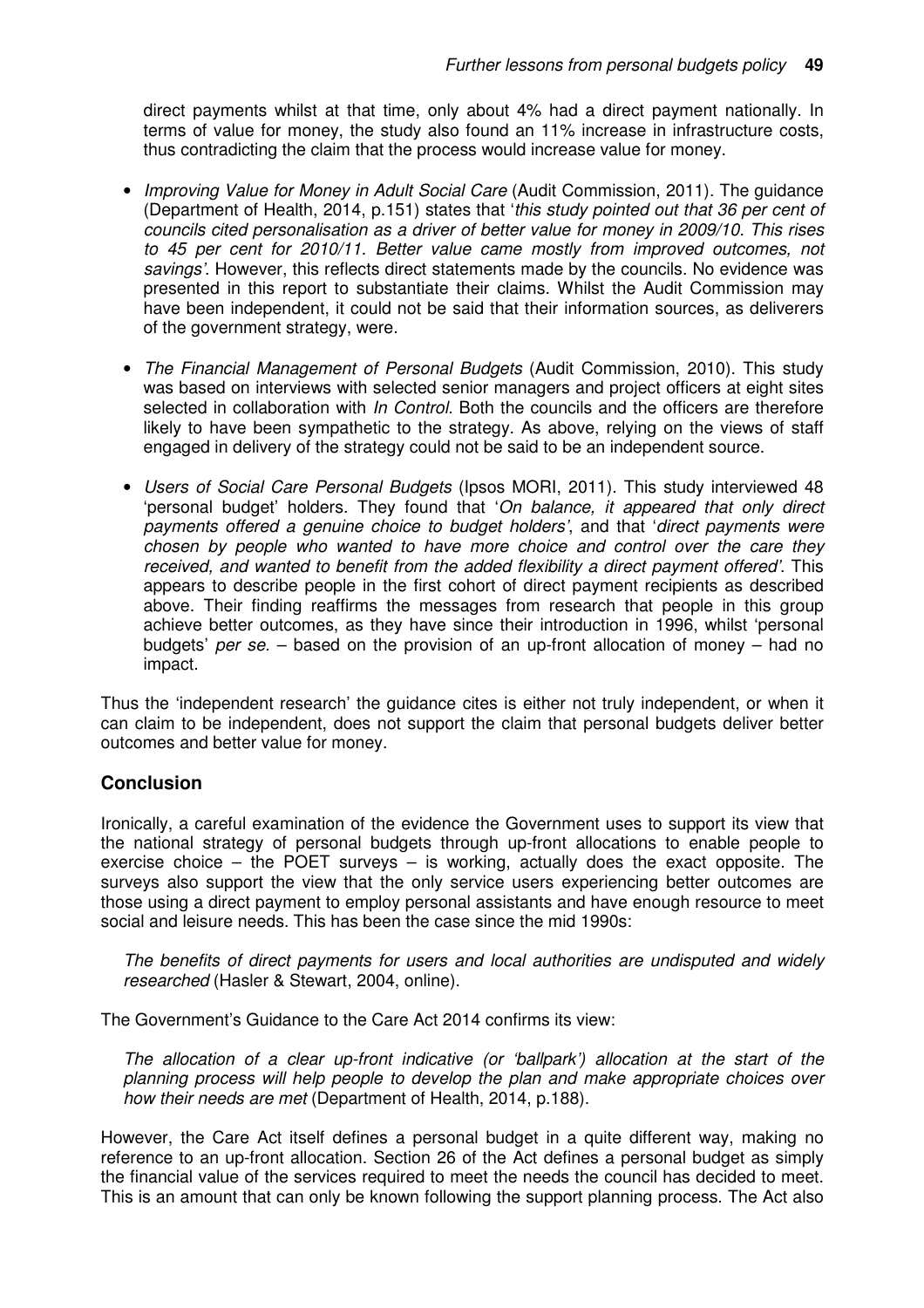## **50** Colin Slasberg et al.

confirms that the decisions about what a person's needs are, which of them will be met and with what resource will continue to be ones for the council to make. It would appear that if the policy makers advising Government are maintaining faith in the current strategy, the legislators advising Government have a quite different view.

This places the service at considerable risk. An ineffectual strategy – personal budgets through up-front allocations of resource – is serving only to disguise the perpetuation of a system that works in ways that are dysfunctional and depersonalising for all but a small minority. A system that is personalised for all can only happen with fundamental reform of that system.

We have set out how we believe this can be made possible (Slasberg & Beresford, 2015). In broad terms, we argue that the present national strategy has been built from the wrong lessons about the early success of direct payments. In Control believed it resulted from the exercise of consumer choice and that extending choice to all through an up-front allocation would lead to better outcomes for all. However, an alternative reading is that the success of direct payments did not derive from consumerist notions of choice, but from an accurate and holistic assessment of individual needs allied to sufficient resource to meet them. Unlike the resource led council based assessments of need, the assessments by this group of people have been authentically person-centred.

If this view is correct, the implications are that what is required is:

- for all assessments of need to be *holistic and person-centred*
- for as much need as current resources permit to be met
- open acknowledgement of the funding gap in terms of needs not met
- a commitment to close the gap over time as the democratic will permits.

This needs to replace the prevailing system whereby perception of 'need' is restricted to that which is affordable, thus depersonalising the process for the service user whilst also denying the existence of a funding gap.

While we believe such an agenda is legally and professionally possible, we acknowledge it will require a level of political openness and commitment to social care that will pose a challenge to political leaders.

# **References**

Abrahams (2014) The NHS's Fight to Survive Will be Won with Equality, Efficiency and Quality, accessed November 2014 at: http://www.hsj.co.uk/5075789.article#.VHMZL9JyZMs

Audit Commission (2010) Financial Management of Personal Budgets, London: Audit Commission.

Audit Commission (2011) Improving Value for Money in Adult Social Care, London: Audit Commission.

Beresford, P. & Stansfield, J. (2013) Are Social Care Personal Budgets Working?, Society Guardian, accessed at: http://www.theguardian.com/society/2013/feb/12/are-social-carepersonal-budgets-working

Buchanan, P., Fenton, W. & Woodrow, S. (2012) The State of the Adult Social Care Sector and Workforce in England, Leeds: Skills for Care.

Clark, H., Gough, H. & Macfarlane, A. (2004) 'It Pays Dividends'. Direct Payments and Older People, Joseph Rowntree Foundation, Bristol: The Policy Press.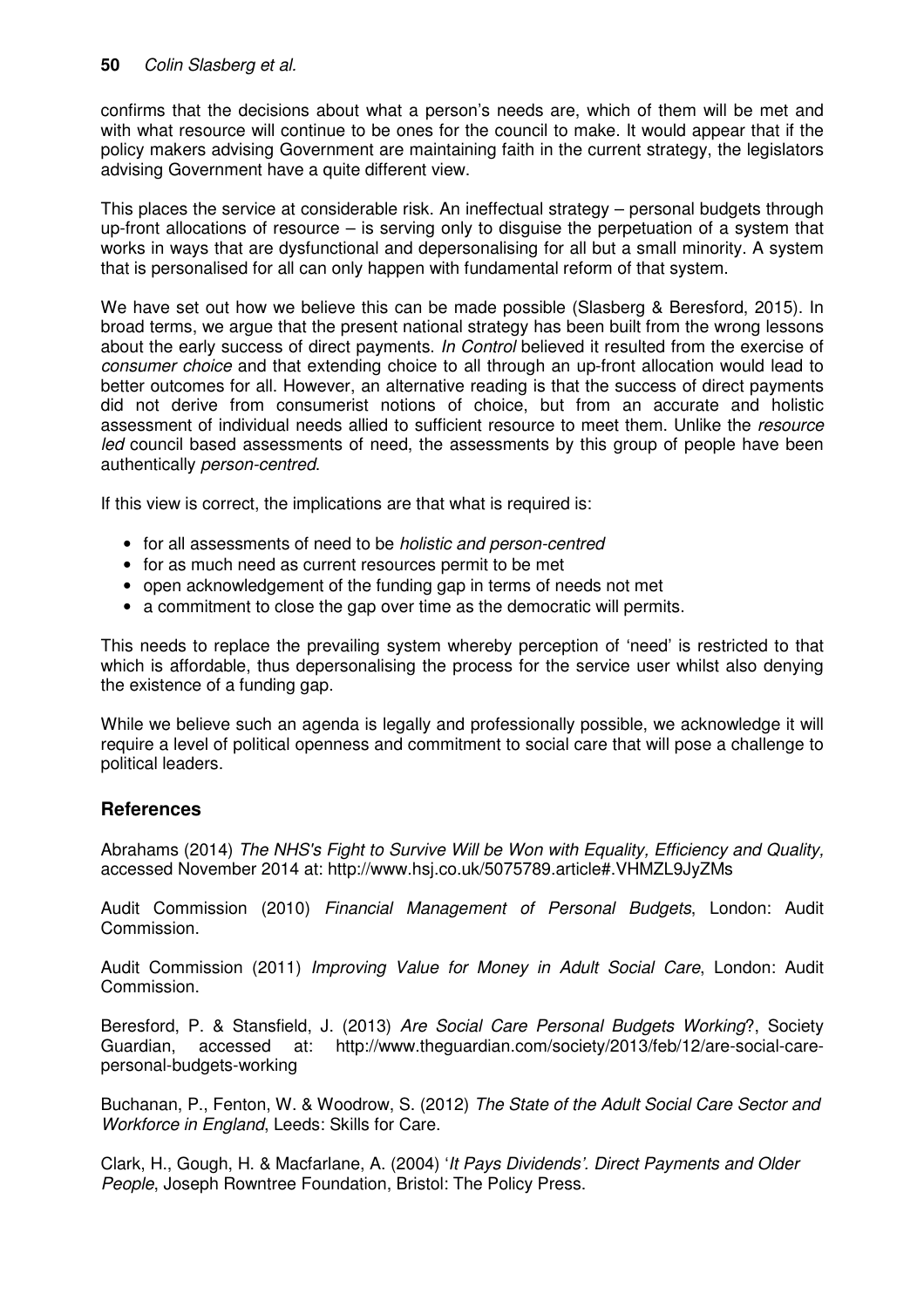Community Care (2011), Boom in Personal Assistants Drives Adult Sector Growth, accessed November 2014 at: http://www.communitycare.co.uk/2011/09/01/boom-in-personal-assistantsdrives-adult-sector-growth/

Davies, H.T.O., Crombie, I.K. & Tavakoli, M. (1998) 'When can odds ratios mislead?', British Medical Journal, **316**, pp. 989–991.

Department of Health (2010) A Vision for Social Care, London: The Stationery Office.

Department of Health (2014) Care and Support Statutory Guidance, London: The Stationery Office.

Duffy, S. (1996) Unlocking the Imagination (re-published by The Centre for Welfare Reform, 2014), accessed at: http://www.centreforwelfarereform.org/uploads/attachment/420/unlockingthe-imagination.pdf

Fenton, W. (2014) The Size and Structure of the Adult Social Care Sector and Workforce in England 2014, Leeds: Skills for Care.

Glendinning, C., Challis, D., Fernandez, J-L., Jacobs, S., Jones, K., Knapp, M., Manthorpe, J., Moran, N., Netten, A., Stevens, M. & Wilberforce, M. (2008) Evaluation of the Individual Budgets Pilot Programme, York: Social Policy Research Unit, University of York.

Goldacre, B. (2014) Why Won't NHS England do an RCT on this £5bn/yr Intervention?, accessed November 2014 at: https://storify.com/bengoldacre/why-won-t-nhs-england-do-an-rcton-this-5bn-yr-int

Guardian (2014) Speeches by Eric Pickles, Jeremy Hunt and Andy Burnham at the National Children and Adult Services Conference, accessed November 2014 at: http://www.theguardian.com/social-care-network/2014/nov/03/ncas-hunt-pickles-burnhamspeeches?CMP=new\_1194

Hasler, F. & Stewart, A. (2004) Developing Direct Payments in the North East of England, Joseph Rowntree Foundation, accessed at: http://www.jrf.org.uk/publications/developing-directpayments-north-east-england

Hatton, C. & Waters, J. (2013) Second National Personal Budget Survey (POET). Think Local Act Personal, London: In Control Publications.

Health Select Committee (2012) The Health Committee Questions Department of Health Officials and Paul Burstow MP about Social Care Provision in England, accessed August 2013 at: http://www.parliament.uk/business/committees/committees-a-z/commons-select/healthcommittee/news/12-01-12-socialcare-ev6/

Henwood, M. & Hudson, B. (2008) Lost to the System? The Impact of Fair Access to Care: A Report Commissioned by Commission for Social Care Inspection, London: CSCI.

HM Government (2014) The Care Act, London: The Stationery Office.

Holloway, S., Neville, S. & Watts, R. (2011) Longitudinal Study of Cash Payments for Adult Social Care in Essex, London: Office of Public Management.

Ipsos MORI (2011) Users of Social Care Personal Budgets, London: Ipsos MORI Social Research Institute.

Knol, M., Le Cessie, S., Algra, A., Vandenbroucke, J. & Groenwold, R. (2012) 'Overestimation of risk ratios by odds ratios in trials and cohort studies: alternatives to logistic', Canadian Medical Association Journal, **184**(8), pp. 895-899.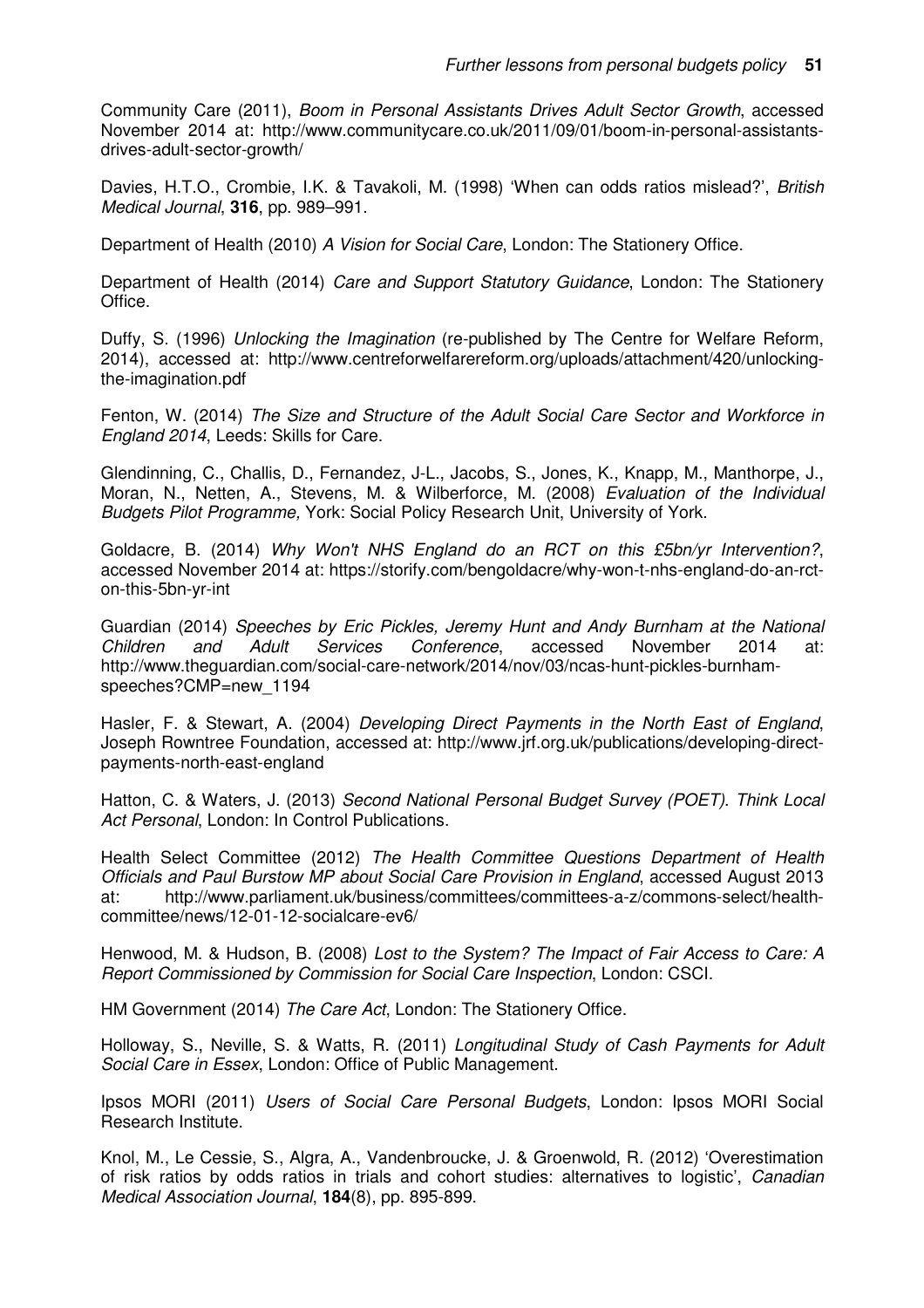Labour Party (2014) National Policy Forum Report, London.

NASCIS, National Adult Social Care Intelligence System, P2f, Number of Service Users in the Community in the Year, accessed November 2014 at: https://nascis.hscic.gov.uk/

Needham, C. & Glasby, J. (2014) Debates in Personalisation, Bristol: Policy Press.

Pile, H. (2013) All in the Name of Personalisation. Critical and Radical Debates in Social Work, edited by Ferguson, I. & Lavalette, M., Bristol: Policy Press.

Series, L. & Clements, L. (2013) 'Putting the cart before the horse: resource allocation systems and community care', Journal of Social Welfare and Family Law, **35**(2), pp. 207-226.

Skills for Care (2013) The Size and Structure of the Adult Social Care Sector and Workforce in England, 2013, Leeds: Skills for Care.

Slasberg, C., Beresford, P. & Schofield, P. (2012a) 'How self-directed support is failing to deliver personal budgets and personalisation', Research, Policy and Planning, **29**(3), pp. 161- 177.

Slasberg, C., Beresford, P. & Schofield, P. (2012b) 'Can personal budgets really deliver better outcome for all at no cost? Reviewing the evidence, costs and quality', Disability and Society, **27**(7), pp 1029-1034.

Slasberg, C., Beresford, P. & Schofield, P. (2013a) 'The increasing evidence of how selfdirected support is failing to deliver personal budgets and personalisation', Research, Policy and Planning, **30**(2), pp. 91-105.

Slasberg, C. (2013b) 'A proposed eligibility and assessment framework to support delivery of the government's vision for a new care and support system', Journal of Care Services Management, **7**(1), pp. 26-37, accessed November 2014 at: http://www.maneyonline.com/doi/abs/10.1179/1750168713Y.0000000024

Slasberg, C., Watson, N., Beresford, P. & Schofield, P. (2014a) 'Personalisation of health care in England: have the wrong lessons been drawn from the personal health budget pilots?', Journal of Health Services Research and Policy, **19**(3), pp. 183-188, accessed 2014 at: http://hsr.sagepub.com/content/19/3/183

Slasberg, C. & Beresford, P. (2014b) 'Government guidance for the Care Act: undermining ambitions for change?', Disability & Society, **29**(10), pp.1677-1682, accessed 2014 at: http://dx.doi.org/10.1080/09687599.2014.954785

Slasberg, C. & Beresford, P. (2015) 'Building on the original strengths of direct payments to create a better future for social care', Disability and Society, accessed at: http://dx.doi.org/10.1080/09687599.2015.1007672

Waters, J. & Hatton, C. (2014) Third National Personal Budget Survey. Think Local Act Personal, London: In Control Publications.

West, K. (2013) 'The grip of personalisation in adult social care: between managerial domination and fantasy', Critical Social Policy, **33**(4), pp. 638-657.

Woolham, J. & Benton, C. (2012) 'The costs and benefits of personal budgets for older people: evidence from a single local authority', British Journal of Social Work, Advance Access published July 20, 2012, doi: 10.1093/bjsw/bcs086.